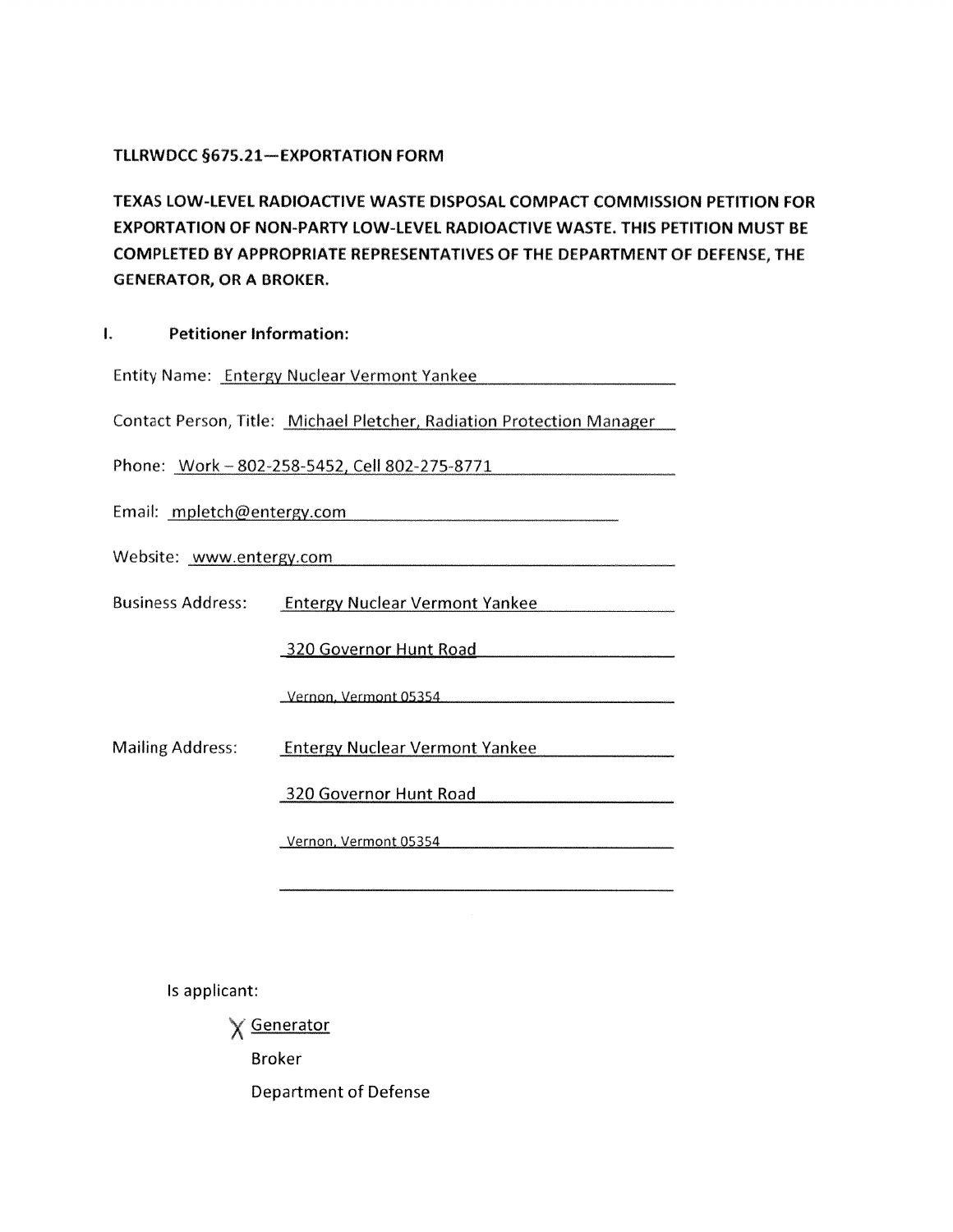### II. Generator Specifications:

A. Generator type:

Industrial

Academic/Research

Medical

<sup>X</sup> Utility

Government

### Ill. Export Permit Period:

Export petitions generally will be granted to expire on August 31 (that is, the end if the Compact's fiscal and operating year). If you are seeking a term that would extend over more than one fiscal year, please explain the unusual circumstances that would justify a deviation from this principle?

| N/A |  |  |
|-----|--|--|
|     |  |  |
|     |  |  |
|     |  |  |
|     |  |  |
|     |  |  |
|     |  |  |
|     |  |  |
|     |  |  |
|     |  |  |

#### IV. Waste proposed for exportation:

Waste Volume (Cubic Feet): 7580 Waste Radioactivity (Curies): 0.2

Waste Classification:

# XClass A,

Class B, and/or Class C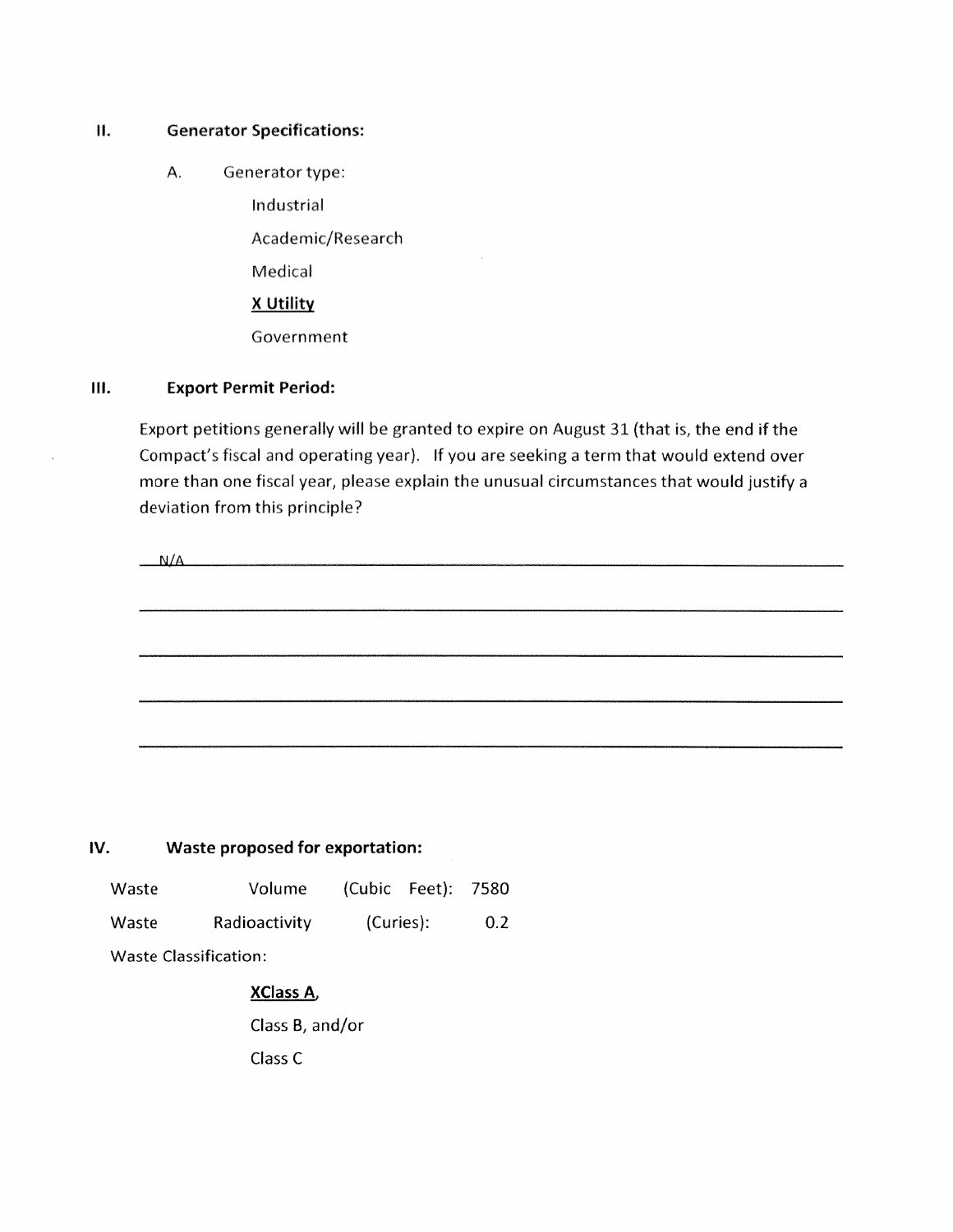If Class <sup>B</sup> and/or Class <sup>C</sup> is indicated, provide explanation for cause to export.

Not Applicable

Name and Location of Proposed Treatment and /or Disposal Facility:

Energy Solutions, 1560 Bear Creek Rd., Oak Ridge, Tennesseee

### Approximate Date of Proposed Exportation (if known):

As low dose rate, waste is generated.

Waste Description: Low dose rate, high density waste - Approximately 1280 cubic feet of contaminated equipment/metals.

Low dose rate, low density waste — Approximately 6400 cubic feet of rags, mop heads, heruclite, contaminated protective clothing.

Justification for Exportation: Energy Solutions has the ability to segregate the waste to minimize the overall cost of disposal for this low dose rate waste.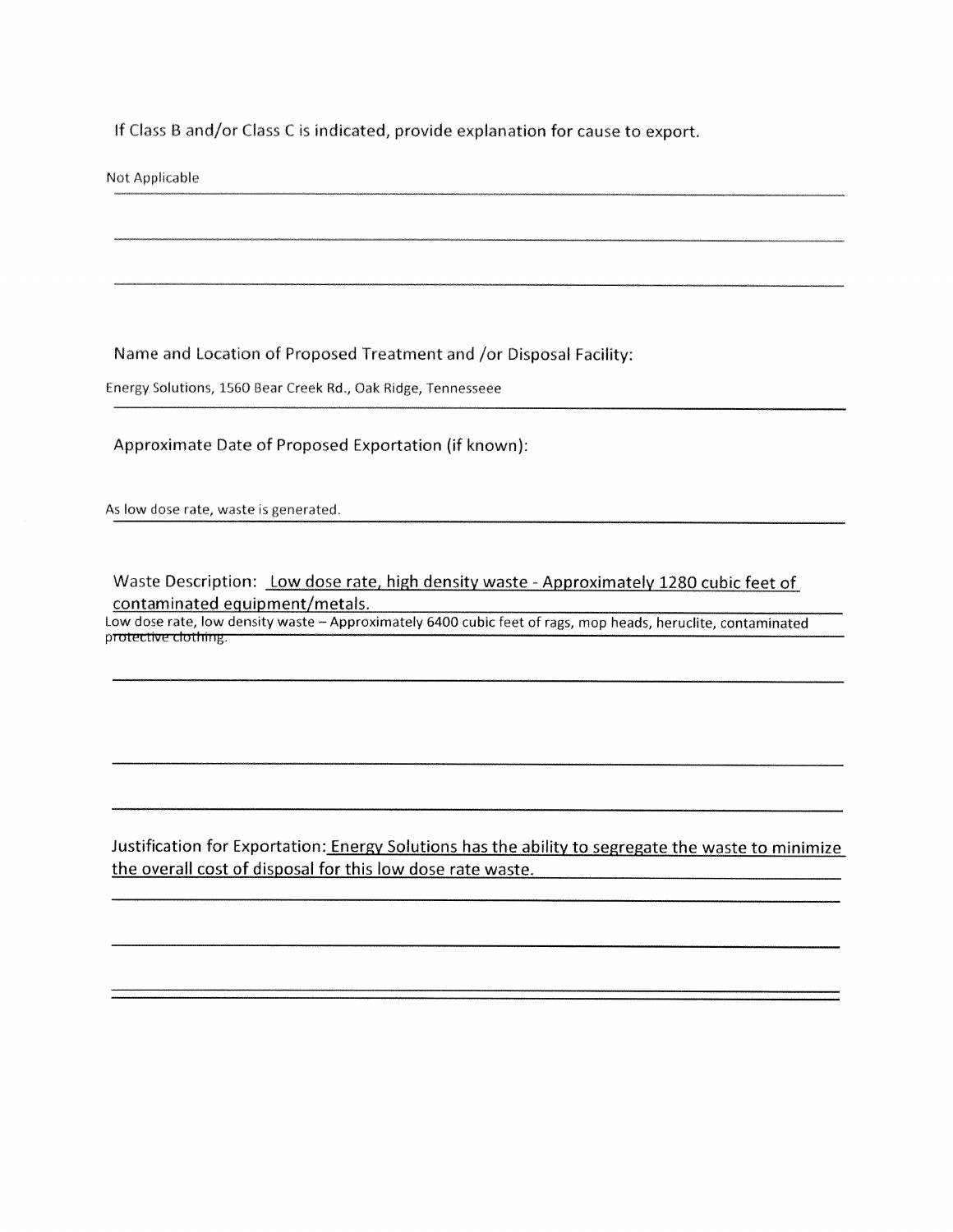## V. Compliance

Does Petitioner have any unresolved violation(s), complaint(s), unpaid fee(s), or past due report(s) with the Texas Low-Level Radioactive Waste Disposal Compact Commission?

 $\times$  No.

Yes. Please explain and attach applicable documents.

Does Petitioner have any unresolved violation(s), complaint(s), unpaid fee(s), or past due reports associated with radioactive waste receipt, storage, handling, management, processing, or transportation pending with any other regulatory agency with jurisdiction to regulate radioactive material including, without limitation, the Texas Commission on Environmental Quality (TCEQ)?

 $X$  No.

Yes. Please explain and attach applicable documents.

# VI. Certifications

Petitioner hereby certifies\* the following:

The information provided herein is complete, accurate, and correct.

The low-level radioactive waste for which this Export Petition is submitted will be packaged and shipped in accordance with applicable state and federal regulations and is acceptable for disposal at the proposed disposal facility.

If <sup>a</sup> Broker is submitting this petition on behalf of the Petitioner, the Broker hereby certifies\* the following:

> The Broker submitting this Export Petition is authorized by the Petitioner to act on behalf of the Petitioner related to this Permit for Exportation of In Compact waste. <sup>A</sup> copy of written documentation containing such authorization is attached to this Export Petition.

\* If any box is left unchecked, the Commission will assume that requirement was not met.